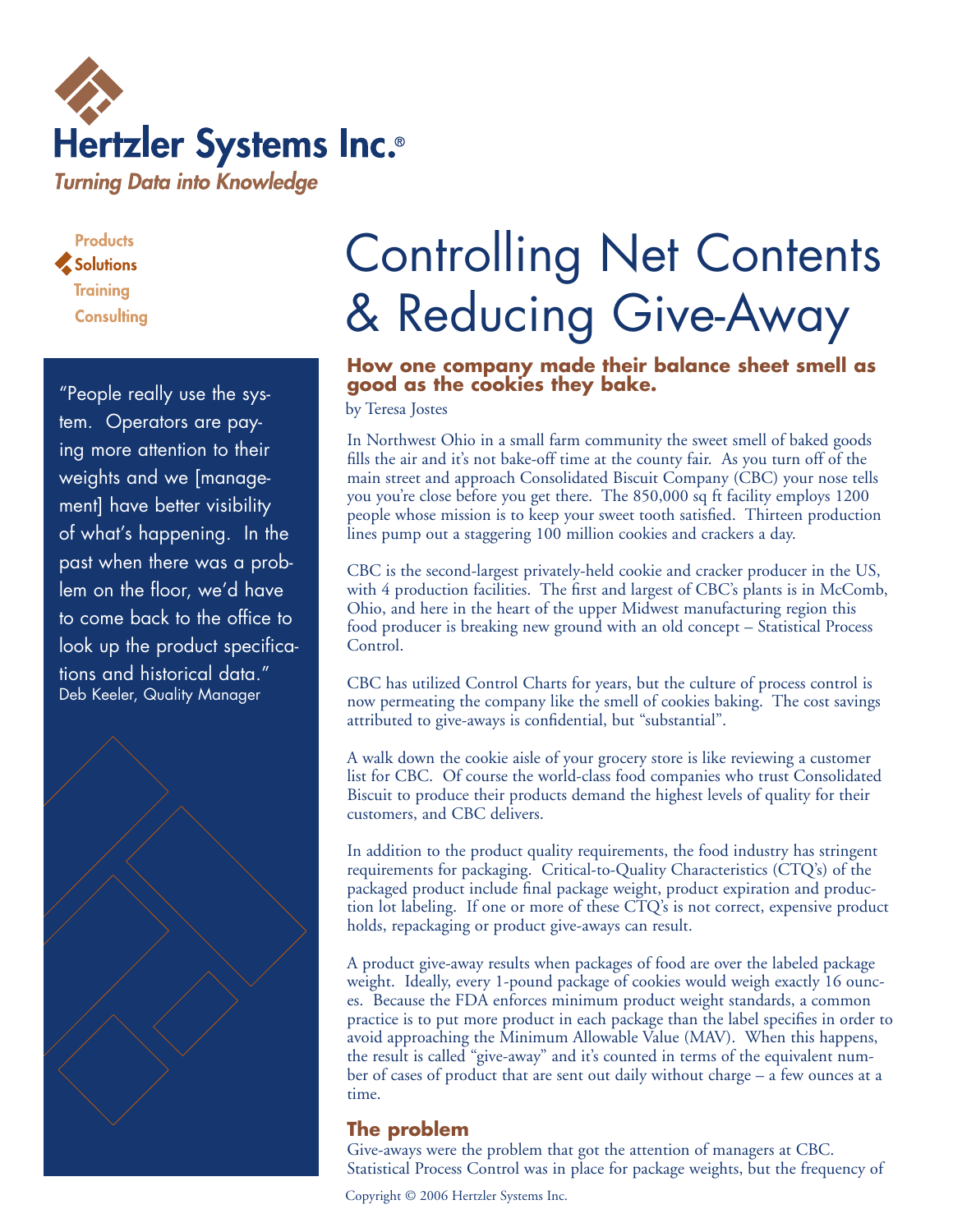the checks and the location of the scales made for long response times if a problem was found. If packages were found to be below the MAV, product holds, quarantines and repackaging would result. To avoid the time and money that holds cost the company, a little extra product was put in each package (just to be safe). Reducing give-aways represented a significant cost-reduction opportunity, and the newly hired Director of Quality was given the task.

#### **The team**

Veteran quality professional Kevin Rackham was new to the company, but not new to the quality field or to team problem-solving. He embraced the opportunity to develop a Statistical Process Control system that could keep pace with the high-volume bakery and he knew that a software solution would probably be required, but before making the first phone call, he recruited a Quality Improvement Team.

The team included packaging operators, the packaging and maintenance managers, quality technicians, manufacturing and industrial engineers, the maintenance manager and an information technology resource. They set out not only to put a software-based SPC system in place of the paper and pencil control charts, but to redesign the process of package weight control altogether.

#### System Requirements

The team started by defining their system requirements. The stated goal of the team was to develop a "weight monitoring and tracking system which will provide an accurate and reliable means of documenting product weights, ensuring compliance with packaging weight laws."

Weighing stations would need to be portable so they could be used on any line and easily relocated as production lines are reconfigured. It would need to meet all the sanitary requirements of the plant and fit into tight spaces around the production lines. Easy operator sign-in and product SKU selection were important,

and no manual data entry should be required – it would be time consuming and an opportunity for errors. Data integrity had to be easy to ensure.

As the ideas developed, the possibilities did, too. Package labeling specifications should be accessible from the system so that the latest version was always available on the production floor. Pallet stacking diagrams should be accessible as well. Product lists should be line-specific, to speed the initial operator sign-in.



Portable workstations for measuring package weights

#### **The software**

The team met with representatives from three software companies. While all three could meet the basic requirements of a computerized SPC system, one stood out in terms of the value they could add and the service they could deliver. Hertzler Systems Inc. introduced their GainSeeker Software to the team and could meet all the technical requirements. Users could sign-in by swiping a barcode on their badge. Permission levels could be established. With the right permissions, supervisors could add new users from stations anywhere in the factory. The charting options were beyond what they thought was possible.

The entire team was introduced to the software's capabilities in hands-on training sessions with a Hertzler technician. With a full awareness of GainSeeker's capabilities, the team could finalize their requirements for the software and hardware.

"We really don't know what we did without it." Deb Keeler, Quality Manager

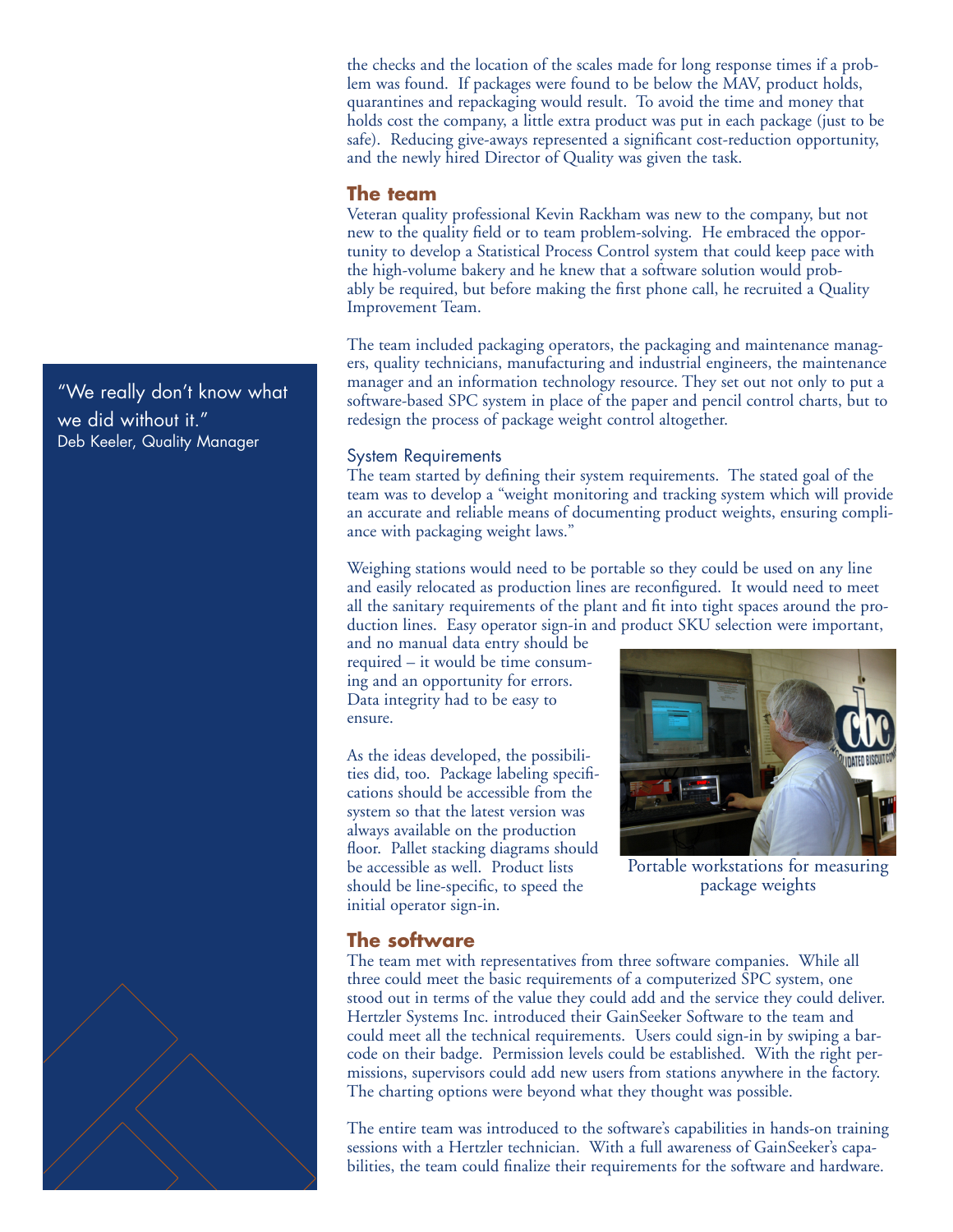## **The hardware**

Next, the team designed the data collection station itself. The result was a tall stainless steel and plastic "cart" riding on lockable casters. Each cart houses a personal computer with a keyboard and mouse, a barcode scanner and a scale. A wireless network ensures the ultimate flexibility. Wheel the cart up to the pro-

duction line, plug in the power cord, swipe your badge and you're only seconds away from weighing the first sample.

At the heart of the system a Microsoft SQL Server Database houses the data in the company's IBM AS/400. Additionally, GainSeeker pulls scheduling information down from the master schedule on the AS/400. When the operator signs in and indicates a packaging line, they are presented with a list of products scheduled for that line on that shift.



Packaging line X-Bar and R chart sorted by bagger

# **How it all comes together**

In the McComb plant, thirteen production lines feed 2 to 10 baggers on each line. CBC's control plans require 5-piece samples be taken every half-hour from each bagger. To accommodate the volume of samples, thirteen SPC carts are in use now across the facility. A packaging operator takes his or her hourly sample to the cart, swipes a badge, selects the bagger number from a drop-down list, selects from the scheduled products and begins weighing. One bag of cookies is placed on the scale. As soon as the scale stabilizes, the weight is recorded and the operator is prompted to remove the first bag and place the second bag on the scale. After all 5 bags are weighed, if an out of control condition is observed, the operator is prompted to enter the cause of the condition. Additionally, emails are sent to process owners as out of control conditions occur.

# **Buy-in**

The value of this immediate feedback became obvious shortly after the installation of the GainSeeker system. One of two baggers on the same cookie packaging line showed an out-of-control condition. The supervisor and process engineers were notified and began looking for the root cause. The problem was found--not in the bagger, but in the cookies. An upstream dough extruder had a bad bearing which caused the amount of cookie dough dispensed to vary.

In addition to making SPC real-time, work instruction document control has improved using GainSeeker. Operator instructions including pallet patterns and where to place date code labels are now stored electronically. When changing cookie types or package sizes, operators access instructions through GainSeeker that are always available and always the latest revision.



Package labeling instructions for each product are accessed through the GainSeeker application



**Turning Data into Knowledge** 

2312 Eisenhower Dr. N. Goshen, IN 46526 Phone: (574) 533-0571<br>Fax: (574) 533-3885 Email: info@hertzler.com

"A number of times I've been on the floor when I received an alert to my PDA that a problem was happening on one of the lines. Before arriving at the production line, I had reviewed the control chart and the operator comments and was ready to talk to the operators and supervisor about the problem." Kevin Rackham, Director of Quality